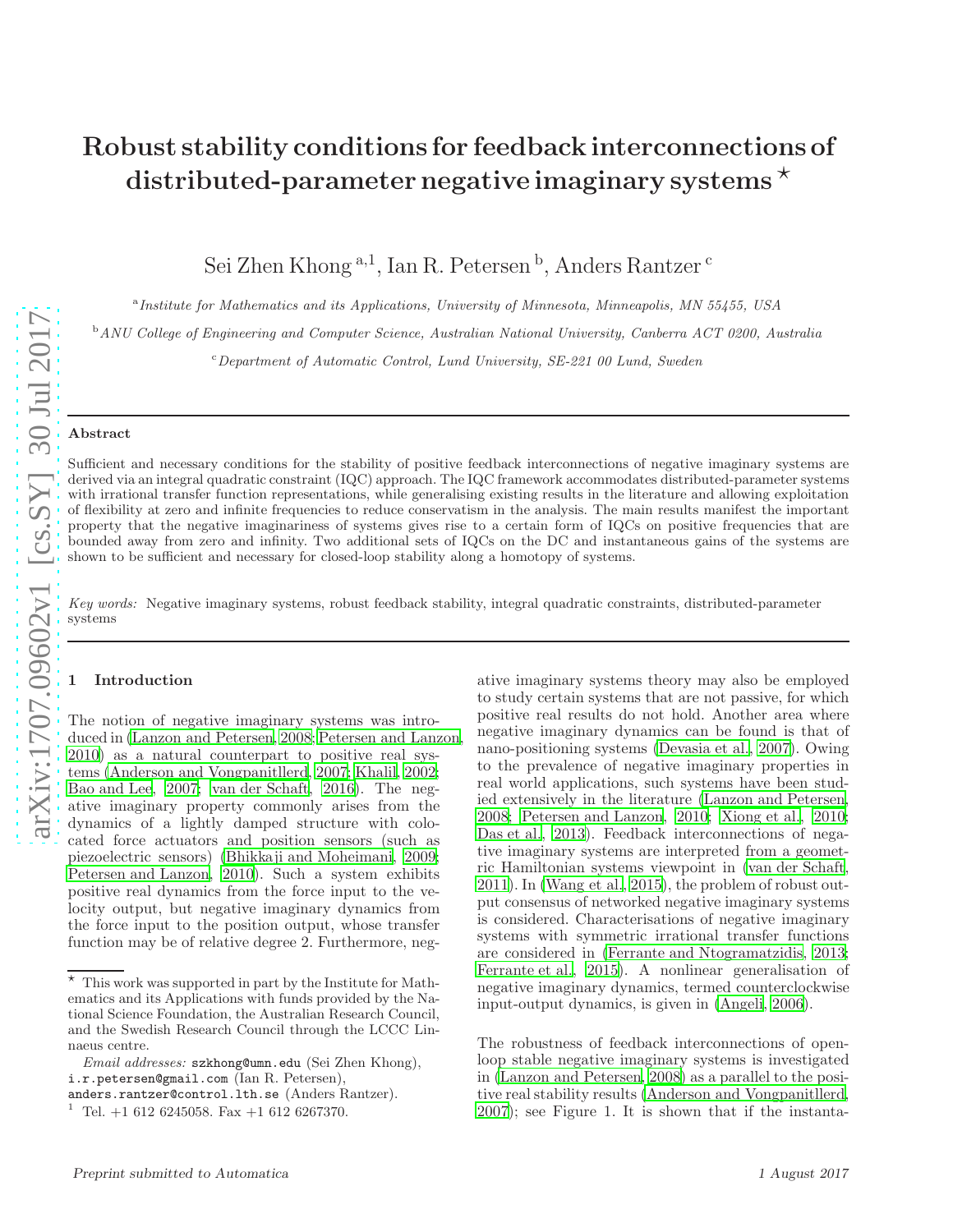

Fig. 1. Positive feedback interconnection of negative imaginary systems.

neous gain of  $\overline{G}$  is positive semidefinite, i.e.  $\overline{G}(\infty) \geq 0$ , and the product of the instantaneous gains of  $\overline{G}$  and  $\overline{G}$ is 0, i.e.  $G(\infty)G(\infty) = 0$ , then the closed-loop system  $[G,\overline{G}]$  is internally stable if, and only if, the DC gain condition  $\overline{\lambda}(G(0)\overline{G}(0))$  < 1 is satisfied, where  $\overline{\lambda}$  denotes the spectral radius. This result is further generalised in [\(Xiong et al., 2010\)](#page-9-8) to the case where  $G$  may have imaginary-axis poles that are not located at the origin. Physical interpretations of these results in terms of massspring-damper systems and RLC electrical networks are provided in [\(Petersen](#page-9-15), [2015\)](#page-9-15). In particular, it is demonstrated using the negative imaginary theory that certain mass-spring-damper systems with negative spring constants or RLC networks with negative inductances or capacitances are stable, whereas the standard positive real theory is inapplicable to such non-passive systems. These stability conditions are robust in the sense that they are invariant to negative-imaginary perturbations on the systems, provided that the aforementioned gain conditions are not violated. Stability conditions for negative imaginary systems with poles at the origin are studied in [\(Mabrok et al.](#page-9-16), [2014\)](#page-9-16).

When the presuppositions of the stability theorems in [\(Lanzon and Petersen, 2008](#page-9-0); [Xiong et al., 2010\)](#page-9-8) do not hold, such as  $\bar{G}(\infty)$  being sign-indefinite or  $G(\infty)G(\infty) \neq 0$ , the DC gain condition  $\lambda(G(0)G(0))$  < 1 is not necessary. This paper derives generic sufficient and necessary conditions for feedback stability of negative imaginary systems with respect to a specified homotopy using the theory of integral quadratic constraints (IQC) [\(Megretski and Rantzer, 1997;](#page-9-17) [Megretski et al.,](#page-9-18) [2010;](#page-9-18) [Cantoni et al., 2013](#page-9-19)). In particular, it is established that the negative imaginary properties of the systems give rise to complementary IQCs on a set of frequencies which do not include 0 and  $\infty$  but can be arbitrarily large. This interpretation clarifies the role of negative imaginariness in robust feedback stability analysis. Furthermore, it leads to the observation that feedback stability follows if, and only if, there exist constant multipliers such that the corresponding complementary IQCs hold at frequencies of 0 and  $\infty$ , of which the condition in [\(Lanzon and Petersen](#page-9-0), [2008\)](#page-9-0) that  $\bar{\lambda}(G(0)\bar{G}(0)) < 1$ ,  $\overline{G}(\infty) \geq 0$ , and  $G(\infty)\overline{G}(\infty) = 0$  is a special case. The robust stability result is shown to extend to negative imaginary systems that are only marginally stable, i.e. have poles on the imaginary axis. To this end, a recently developed notion of IQCs for marginally stable systems from [\(Khong et al., 2016\)](#page-9-20) is employed to conclude closed-loop stability. This paper considers distributedparameter linear time-invariant systems that admit irrational transfer functions. Such a class of systems corresponds to infinite-dimensional state-space systems in the time domain [\(Curtain and Zwart, 1995\)](#page-9-21). Furthermore, no explicit state-space realisations are exploited in any of the proofs for the main results. This contrasts the preceding works [\(Lanzon and Petersen, 2008;](#page-9-0) [Xiong et al.](#page-9-8), [2010](#page-9-8)), where state matrices and the negative imaginary lemma (the counterpart to the positive real lemma) are heavily employed. Preliminary results in this direction can be found in [\(Khong et al., 2015](#page-9-22)), where only sufficient IQC conditions were given for the class of proper real-rational transfer functions. Moreover, the results have been further strengthened in this paper via the removal of an assumption on a certain residual matrix and a reconciliation with the existing results is provided. It is noteworthy that similar necessary and sufficient IQC based results for robustness analysis involving time-delays can be found in [\(Scorletti, 1997\)](#page-9-23) and the idea of combining IQCs which hold on subsets of the imaginary axis can be located in [\(Jun and Safonov,](#page-9-24) [2002\)](#page-9-24).

The paper evolves along the following lines. The next section introduces the notation of the paper and defines the classes of negative imaginary systems considered. Robust stability of feedback interconnections of *stable* negative imaginary systems is examined in Section 3. Sufficient robust stability conditions for negative imaginary systems with imaginary-axis poles are derived in Section 4. The necessity of IQC conditions for feedback stability of negative imaginary systems is established in Section 5, and a reconciliation with the existing robustness results takes place in Section 6. Two numerical examples are given in Section 7 to illustrate the theory. Finally, concluding remarks are provided in Section 8.

## 2 Notation and preliminaries

The notation used in this paper is defined in this section. Let  $\mathbb R$  and  $\mathbb C$  denote, respectively, the real and complex numbers. The real part of an  $s \in \mathbb{C}$  is denoted as  $\Re(s)$ .  $\mathbb{C}_+$  denotes the open right half plane and  $\mathbb{C}_+$  its closure. Given an  $A \in \mathbb{C}^{m \times n}$  (resp.  $\mathbb{R}^{m \times n}$ ),  $A^* \in \mathbb{C}^{n \times m}$  (resp.  $A^T \in \mathbb{R}^{n \times m}$  denotes its complex conjugate transpose (resp. transpose). Denote by  $\bar{\sigma}(A)$  and  $\underline{\sigma}(A)$ , the largest and smallest singular values of matrix A, respectively, and by  $\overline{\lambda}(B)$ , the spectral radius of B. I<sub>n</sub> denotes the identity matrix of dimensions  $n \times n$ . Subsequently, the subscript  $n$  will often be dropped for simplicity.

Let  $\mathcal{R}^{n \times m}$  denote the set of real-rational proper transfer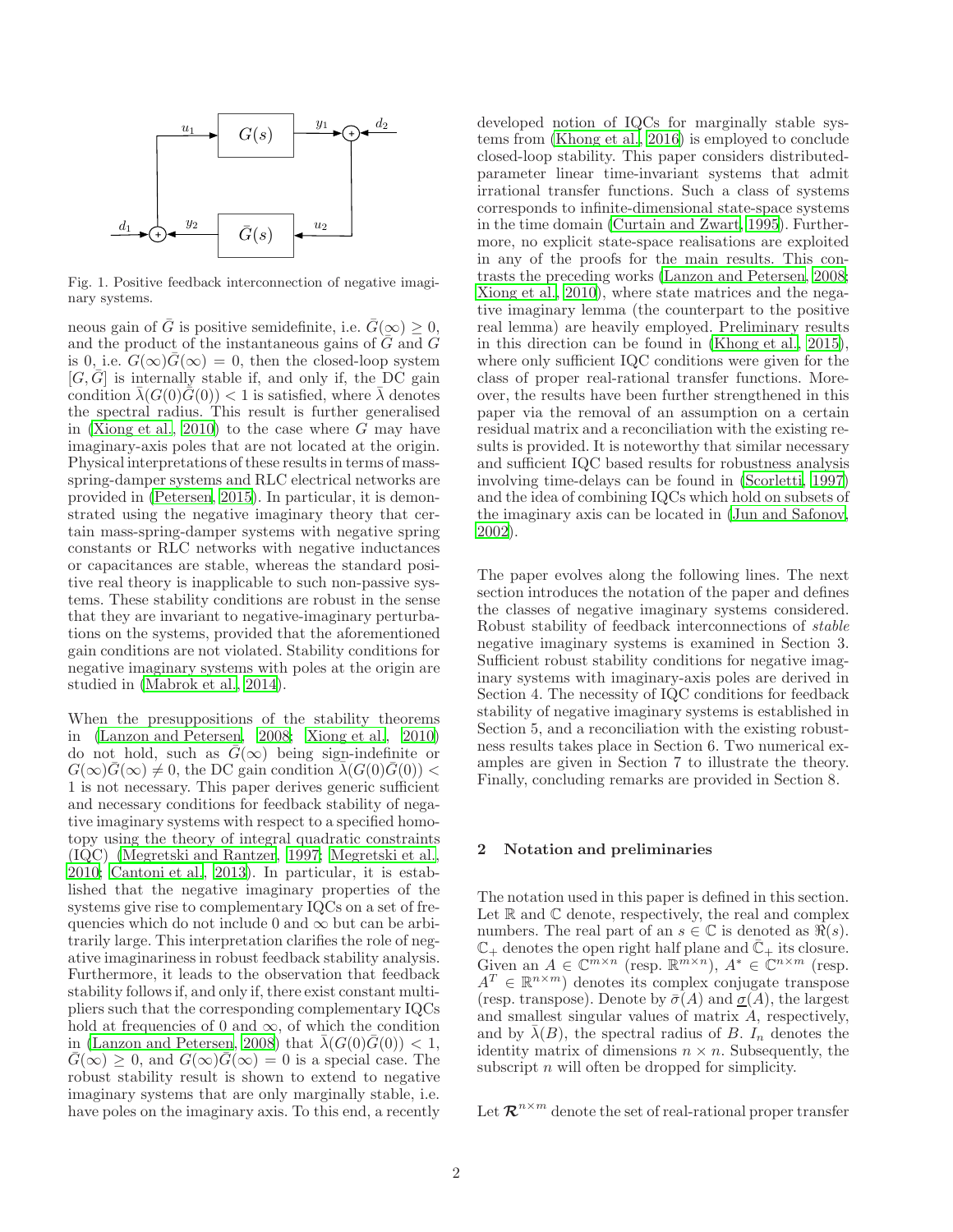function matrices of dimensions  $n \times m$  and

$$
\mathbf{H}^{n\times m}_\infty\!:=\!\left\{X:\mathbb{C}\to\mathbb{C}^{n\times m}\,\left(\text{a.e.}\right)\left|\begin{array}{l} X\,\,\text{is analytic in}\,\,\mathbb{C}_+\\ \sup\limits_{s\in\mathbb{C}_+}\bar{\sigma}(X(s))<\infty\end{array}\right.\right\}
$$

the set of stable transfer functions. The norm of the elements in  $H_{\infty}$  is denoted  $\|\cdot\|_{\infty}$ . Let C be the class of functions  $f: \mathbb{C} \to \mathbb{C}^{n \times m}$  (a.e.) that are continuous on  $j\mathbb{R} \cup {\infty}$ , and  $S := H_\infty \cap C$ . The positive feedback interconnection of two transfer functions  $G$  and  $\overline{G}$ , denoted by  $[G, G]$ , is described by:

$$
\begin{bmatrix} d_1 \\ d_2 \end{bmatrix} = \begin{bmatrix} I & -\bar{G} \\ -G & I \end{bmatrix} \begin{bmatrix} u_1 \\ u_2 \end{bmatrix};
$$

see Figure 1.

Definition 1 *A positive feedback interconnection of* G and  $\tilde{G}$  *is said to be* internally stable *if* 

$$
\begin{bmatrix} I & -\bar{G} \\ -G & I \end{bmatrix}^{-1} = \begin{bmatrix} I + \bar{G}(I - G\bar{G})^{-1}G & \bar{G}(I - G\bar{G})^{-1} \\ (I - G\bar{G})^{-1}G & (I - G\bar{G})^{-1} \end{bmatrix}
$$

*is an element in*  $\mathbf{H}_{\infty}$ .

Define

$$
\hat{\mathbf{N}} := \{ R \in \mathbf{S}^{n \times n} : \nj[R(j\omega) - R(j\omega)^*] \ge 0 \,\forall \omega \in (0, \infty) \} \text{ and } \mathbf{N}_s := \{ R \in \mathbf{S}^{n \times n} : \nj[R(j\omega) - R(j\omega)^*] > 0 \,\forall \omega \in (0, \infty) \} \subset \hat{\mathbf{N}}.
$$

Nˆ denotes the set of *stable negative imaginary* transfer functions, while  $N_s$  denotes the set of *strictly negative imaginary* transfer functions. The set of stable (strictly) negative imaginary real-rational proper transfer functions defined in [\(Lanzon and Petersen, 2008](#page-9-0)) is a subclass of  $\hat{\mathbf{N}}$  ( $\mathbf{N}_s$ ). In particular, an  $R \in \mathcal{R} \cap \hat{\mathbf{N}}$  satisfies  $R(0) = R(0)^T \in \mathbb{R}^{n \times n}$  and  $R(\infty) = R(\infty)^T \in$  $\mathbb{R}^{n \times n}$  [\(Lanzon and Petersen, 2008,](#page-9-0) Lem. 2). Therefore, it follows that  $j[R(j\omega) - R(j\omega)^*] = 0$  when  $\omega = 0$  or  $\omega = \infty$ . The set of *negative imaginary* transfer functions is defined below.

**Definition 2** *A transfer function*  $R : \mathbb{C} \to \mathbb{C}^{n \times n}$  *(a.e.) is said to be* negative imaginary *if*

- (i) R *is analytic in*  $\Re(s) > 0$  *and has no singularities*  $at s = 0$  *and*  $s = \infty$ ;
- (ii)  $R(\cdot + \epsilon) \in \mathbf{H}_{\infty}$  *for some*  $\epsilon > 0$ *;*
- (iii) R *has at most a finite number of singularities on the imaginary axis and they appear as complex conjugate pairs;*
- (iv)  $R(i\omega)$  *is continuous on*  $i\mathbb{R}$  *except when*  $i\omega$  *is a singularity;*
- $(v)$   $j[R(j\omega) R(j\omega)^*] \geq 0$  *for all*  $\omega \in (0, \infty)$  *except values*  $\omega$  *where*  $j\omega$  *is a singularity of*  $R(s)$ *;*
- (vi) *if*  $s = j\omega_0$  *with*  $\omega_0 \in (0, \infty)$  *is a singularity of* R(s)*, then it is a simple pole and the residue matrix*  $\lim_{s \to j\omega_0} (s - j\omega_0) jR(s)$  *is Hermitian and positive semidefinite.*

Denote by N the set of negative imaginary transfer functions. Notice that  $\mathbf{N}_s \subset \mathbf{N} \subset \mathbf{N}$ . The set of negative imaginary real-rational proper transfer functions defined in [\(Xiong et al., 2010](#page-9-8)) is a subclass of N. It is noted here that the definitions given above differ from those in [\(Ferrante and Ntogramatzidis](#page-9-12), [2013;](#page-9-12) [Ferrante et al.,](#page-9-13) [2015\)](#page-9-13) in that no efforts have been made here to link the definitions to the classical positive real theory. Instead, only the properties crucial to the robust stability conditions to be derived in the next sections are stipulated.

In order to accommodate possibly irrational transfer functions with poles on the imaginary axis in this paper, some background material on IQCs needs to be stated. To this end, the following notational definitions are important. Given an  $\epsilon > 0$  and a point  $jq \in j\mathbb{R}$ , define the semi-circle of radius  $\epsilon$  in the right-half plane as

$$
SS_{\epsilon}(jq) := \{ s \in \mathbb{C} : |s - jq| = \epsilon, \Re(s) > 0 \}
$$

and  $SS_0(jq) := \{\}.$  Given a finite ordered set  $jQ =$  ${jq_1, jq_2, \ldots, jq_K} \subset j\mathbb{R}$  with  $q_1 > q_2 > \ldots > q_K$ , define a contour parameterised by  $\epsilon \geq 0$  as

$$
\mathcal{C}_{\epsilon}(j\mathcal{Q}) := j[q_1 + \epsilon, \infty) \cup SS_{\epsilon}(jq_1) \cup j[q_2 + \epsilon, q_1 - \epsilon] \cup SS_{\epsilon}(jq_2) \cup j[q_3 + \epsilon, q_2 - \epsilon] \quad \vdots \quad \cup SS_{\epsilon}(jq_K) \cup j(-\infty, q_K - \epsilon]. \tag{1}
$$

that is, a straight line on the imaginary axis indented to the right of every point in  $jQ$  by a semi-circle of radius  $\epsilon$ . In particular, notice that  $C_0(j\mathcal{Q}) = j\mathbb{R}$  for any  $j\mathcal{Q} \subset j\mathbb{R}$ . Denote by  $\mathcal{C}_{\epsilon}^{+}(j\mathcal{Q})$  the open half plane that lies to the right of  $\mathcal{C}_{\epsilon}(j\mathcal{Q})$  defined in (1), i.e.

$$
\mathcal{C}_{\epsilon}^{+}(j\mathcal{Q}):=\{s=\sigma+j\omega\in\mathbb{C}\,|\,\bar{\sigma}+j\omega\in\mathcal{C}_{\epsilon}(j\mathcal{Q})\Rightarrow\sigma>\bar{\sigma}\},\
$$

and  $\bar{C}_{\epsilon}^{+}(j\mathcal{Q})$  its closure. Let  $\mathbf{C}_{\epsilon}(j\mathcal{Q})$  be the class of functions continuous on  $\mathcal{C}_{\epsilon}(j\mathcal{Q}) \cup {\infty}$ . Given  $X \in$  $\mathbf{C}_{\epsilon}(j\mathcal{Q})^{n\times m}$ , define  $||X||_{\mathbf{C}_{\epsilon}(j\mathcal{Q})} := \sup_{s\in\mathcal{C}_{\epsilon}(j\mathcal{Q})} \bar{\sigma}(X(s)).$ Let  $\mathbf{S}_{\epsilon}(i\mathcal{Q})$  be the subclass of  $\mathbf{C}_{\epsilon}(i\mathcal{Q})$  containing functions that have analytic continuation into  $\mathcal{C}_{\epsilon}^{+}(j\mathcal{Q})$ . Note that  $\mathbf{S} = \mathbf{S}_0(j\mathcal{Q}) \subset \mathbf{S}_{\epsilon}(j\mathcal{Q})$  for all  $\epsilon \geq 0$ .

The following result can be established using the arguments in [\(Khong et al., 2016,](#page-9-20) Thm. 4.4 and 4.5). It has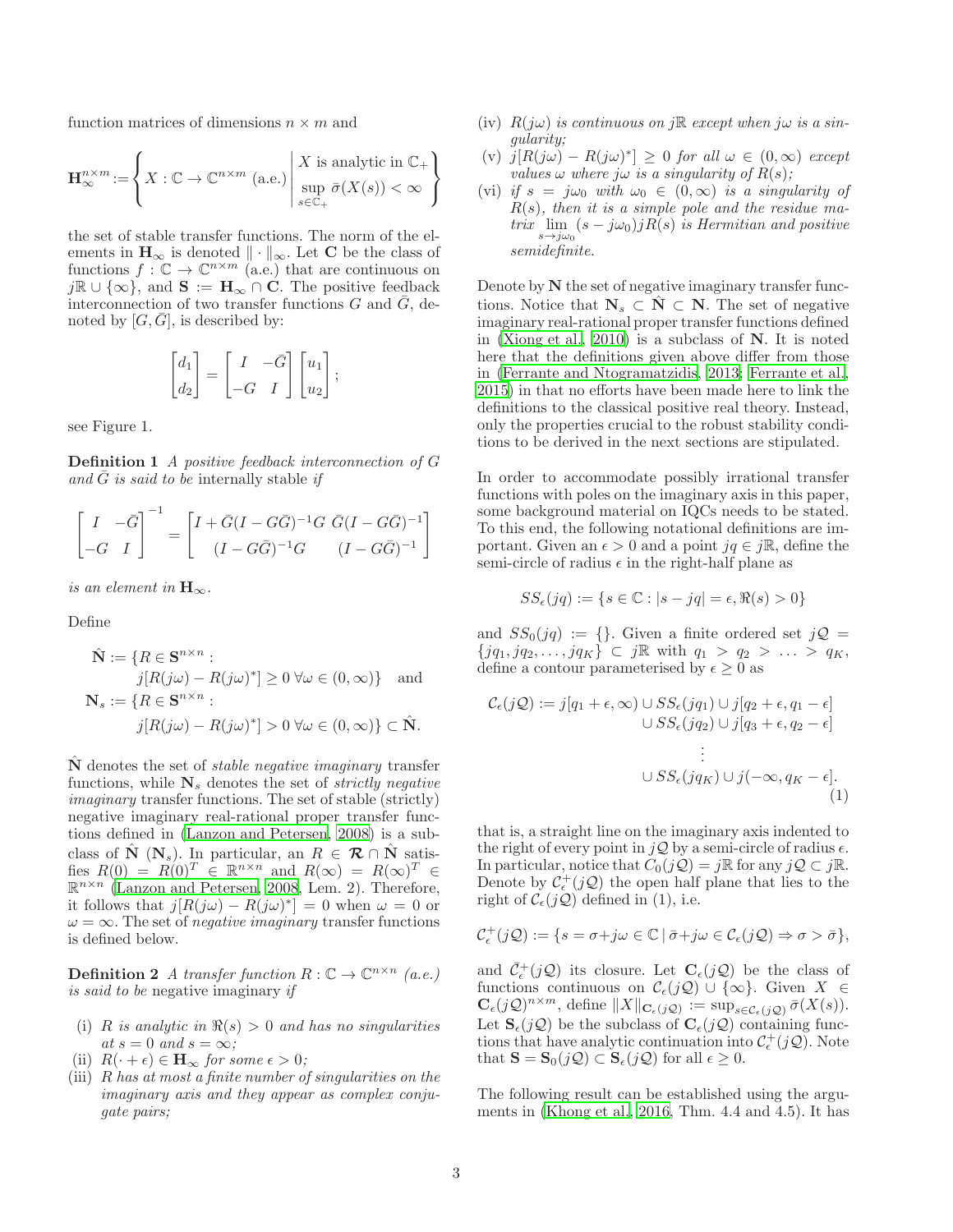further been generalised in [\(Khong et al.](#page-9-25), [2017](#page-9-25)).

**Proposition 3** *Given*  $G \in \mathbf{S}_{\epsilon}(j\mathcal{Q})$  *and*  $\bar{G} \in \mathbf{S}_{\epsilon}(j\mathcal{Q})$ *, the closed-loop transfer function of the feedback interconnection*  $[G, \overline{G}]$ 

$$
H := \begin{bmatrix} I & -\bar{G} \\ -G & I \end{bmatrix}^{-1} \in \mathbf{S}_{\epsilon}(j\mathcal{Q})
$$

*for all*  $\epsilon > 0$ *, if there exist a bounded*  $\Pi \in \mathbf{C}^{(n+m)\times (n+m)}$  $\int_a$  *and*  $\eta > 0$  *such that*  $\Pi(j\omega) = \Pi(j\omega)^*$  *for all*  $\omega \in \mathbb{R}$  *and the following complementary IQC conditions hold:*

(i) *for all*  $\omega \in \mathbb{R} \setminus \mathcal{Q}$ ,

$$
\begin{bmatrix} \bar{G}(j\omega) \\ I \end{bmatrix}^* \Pi(j\omega) \begin{bmatrix} \bar{G}(j\omega) \\ I \end{bmatrix} \le -\eta I;
$$

(ii) *for all*  $\omega \in \mathbb{R} \setminus \mathcal{Q}, \tau \in [0, 1]$ *,* 

$$
\begin{bmatrix} I \\ \tau G(j\omega) \end{bmatrix}^* \Pi(j\omega) \begin{bmatrix} I \\ \tau G(j\omega) \end{bmatrix} \geq 0.
$$

*Furthermore, when*  $jQ = \{\}$ ,  $\epsilon$  *can be taken to be* 0*, whereby*  $\mathbf{S}_0({\{\}) = \mathbf{S} \subset \mathbf{H}_{\infty}.$ 

## 3 Stable negative imaginary transfer functions

In this section, sufficient IQC conditions which guarantee closed-loop stability with stable negative imaginary systems are derived. The proof methods in this section will be reused in the subsequent section where systems with nonzero imaginary-axis poles are accommodated. They involve constructing a 3-part IQC, each of which is valid for a different frequency range. An intuitive depiction of the theorem below is provided after the proof.

**Theorem 4** *Given*  $G \in \hat{N}^{n \times n}$  and  $\bar{G} \in \mathbf{N}^{n \times n}$ , suppose *there exist*  $\Pi_0 = \Pi_0^* \in \mathbb{C}^{2n \times 2n}$ ,  $\Pi_{\infty} = \Pi_{\infty}^* \in \mathbb{C}^{2n \times 2n}$ *such that for some*  $\bar{\epsilon} > 0$  *and all*  $\tau \in [0, 1]$ *,* 

$$
\begin{bmatrix} \bar{G}(0) \\ I \end{bmatrix}^* \Pi_0 \begin{bmatrix} \bar{G}(0) \\ I \end{bmatrix} \le -\bar{\epsilon}I; \\
\begin{bmatrix} I \\ \tau G(0) \end{bmatrix}^* \Pi_0 \begin{bmatrix} I \\ \tau G(0) \end{bmatrix} \ge 0
$$
\n(2)

*and*

$$
\begin{bmatrix} \bar{G}(\infty) \\ I \end{bmatrix}^* \Pi_{\infty} \begin{bmatrix} \bar{G}(\infty) \\ I \end{bmatrix} \le -\bar{\epsilon}I; \begin{bmatrix} I \\ \tau G(\infty) \end{bmatrix}^* \Pi_{\infty} \begin{bmatrix} I \\ \tau G(\infty) \end{bmatrix} \ge 0.
$$
\n(3)

*Then the feedback interconnection*  $[\tau G, \bar{G}]$  *is internally stable for all*  $\tau \in [0, 1]$ *.* 

**PROOF.** Let  $\hat{\Pi}_0 := 2\Pi_0 + \mu I$  and  $\hat{\Pi}_{\infty} := 2\Pi_{\infty} + \mu I$ . Then for sufficiently small  $\mu > 0$ , the inequalities (2) and (3) imply, respectively,

$$
\begin{bmatrix} \bar{G}(0) \\ I \end{bmatrix}^* \hat{\Pi}_0 \begin{bmatrix} \bar{G}(0) \\ I \end{bmatrix} \le -\epsilon I;
$$

$$
\begin{bmatrix} I \\ \tau G(0) \end{bmatrix}^* \hat{\Pi}_0 \begin{bmatrix} I \\ \tau G(0) \end{bmatrix} \ge \epsilon I
$$

and

$$
\begin{bmatrix} \bar{G}(\infty) \\ I \end{bmatrix}^* \hat{\Pi}_{\infty} \begin{bmatrix} \bar{G}(\infty) \\ I \end{bmatrix} \le -\epsilon I;
$$
  

$$
\begin{bmatrix} I \\ \tau G(\infty) \end{bmatrix}^* \hat{\Pi}_{\infty} \begin{bmatrix} I \\ \tau G(\infty) \end{bmatrix} \ge \epsilon I
$$

for some  $\epsilon > 0$  and all  $\tau \in [0,1]$ . By the continuity of  $G \in \mathbf{S}$  and  $\overline{G} \in \mathbf{S}$  on jR, these imply there exist sufficiently small  $\Omega > 0$  and sufficiently large  $\Omega > 0$  such that

$$
\begin{bmatrix} \bar{G}(j\omega) \\ I \end{bmatrix}^* \hat{\Pi}_0 \begin{bmatrix} \bar{G}(j\omega) \\ I \end{bmatrix} \le -\frac{\epsilon}{2} I; \\
\begin{bmatrix} I \\ \tau G(j\omega) \end{bmatrix}^* \hat{\Pi}_0 \begin{bmatrix} I \\ \tau G(j\omega) \end{bmatrix} \ge \frac{\epsilon}{2} I
$$
\n(4)

for all  $\omega \in [0, \Omega], \tau \in [0, 1]$  and

$$
\begin{bmatrix} \bar{G}(j\omega) \\ I \end{bmatrix}^* \hat{\Pi}_{\infty} \begin{bmatrix} \bar{G}(j\omega) \\ I \end{bmatrix} \le -\frac{\epsilon}{2}I
$$

$$
\begin{bmatrix} I \\ \tau G(j\omega) \end{bmatrix}^* \hat{\Pi}_{\infty} \begin{bmatrix} I \\ \tau G(j\omega) \end{bmatrix} \ge \frac{\epsilon}{2}I
$$

$$
(5)
$$

for all  $\omega \in [\overline{\Omega}, \infty], \tau \in [0, 1]$ . Now note from the defini-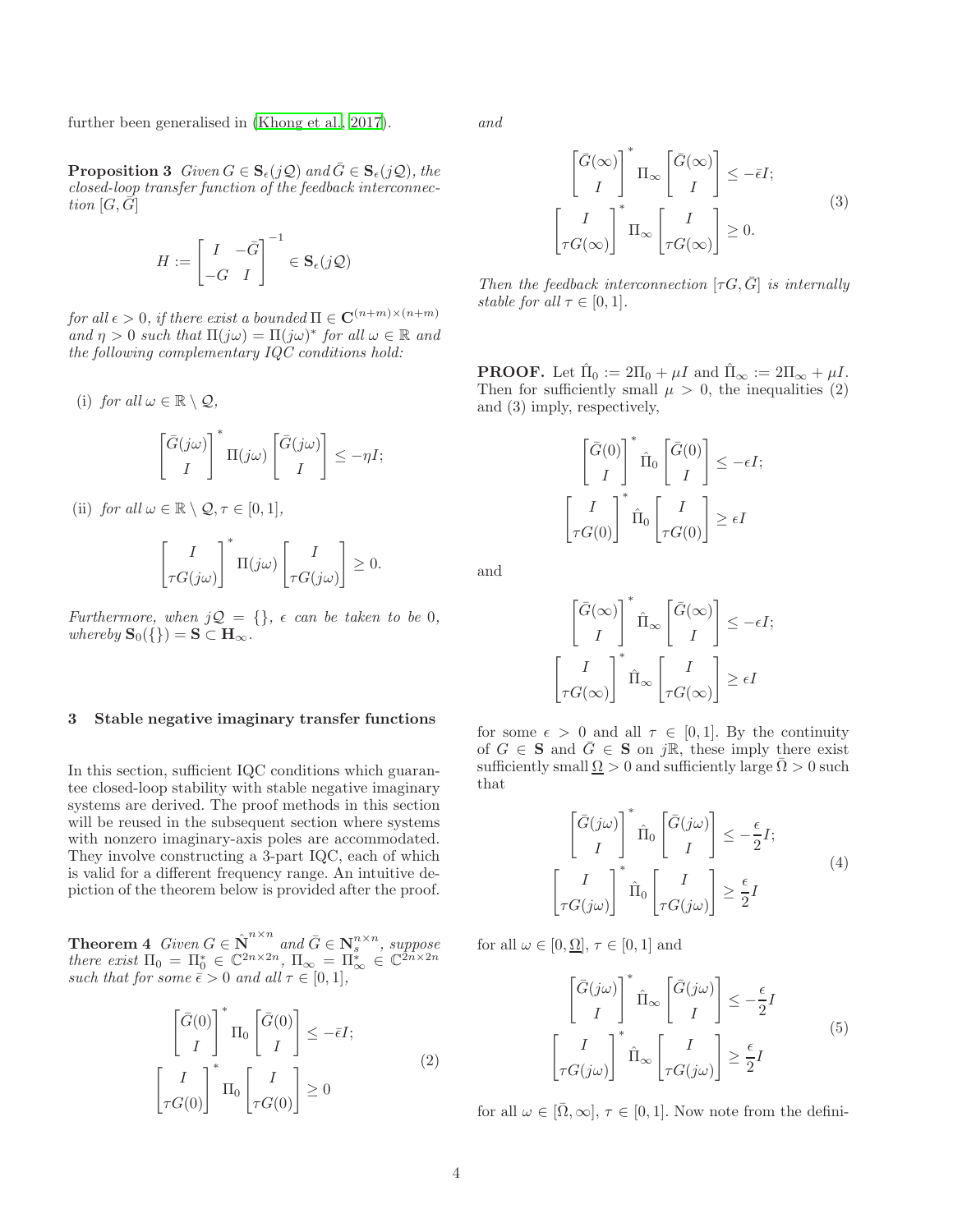tions of  $\hat{\mathbf{N}}$  and  $\mathbf{N}_s$  that  $G \in \hat{\mathbf{N}}$  and  $\bar{G} \in \mathbf{N}_s$  implies that

$$
\begin{bmatrix} \bar{G}(j\omega) \\ I \end{bmatrix}^* \Pi_m \begin{bmatrix} \bar{G}(j\omega) \\ I \end{bmatrix} \le 0; \begin{bmatrix} I \\ \tau G(j\omega) \end{bmatrix}^* \Pi_m \begin{bmatrix} I \\ \tau G(j\omega) \end{bmatrix} \ge 0
$$
\n(6)

for all  $\tau \in [0, 1]$  and  $\omega \in [0, \infty)$ , where

$$
\Pi_m := \begin{bmatrix} 0 & jI \\ -jI & 0 \end{bmatrix}.
$$

Furthermore, there exists  $\bar{\eta} > 0$  such that

$$
\begin{bmatrix} \bar{G}(j\omega) \\ I \end{bmatrix}^* \Pi_m \begin{bmatrix} \bar{G}(j\omega) \\ I \end{bmatrix} \le -\bar{\eta}I; \\
\begin{bmatrix} I \\ \tau G(j\omega) \end{bmatrix}^* \Pi_m \begin{bmatrix} I \\ \tau G(j\omega) \end{bmatrix} \ge 0
$$
\n(7)

for all  $\tau \in [0, 1]$  and  $\omega \in [\Omega, \overline{\Omega}]$ . Let  $\hat{\Pi}_m := 2\Pi_m + \overline{\mu}I$ , then for sufficiently small  $\overline{\overline{\mu}} > 0$ , (7) implies that

$$
\begin{bmatrix} \bar{G}(j\omega) \\ I \end{bmatrix}^* \hat{\Pi}_m \begin{bmatrix} \bar{G}(j\omega) \\ I \end{bmatrix} \le -\eta I; \begin{bmatrix} I \\ \tau G(j\omega) \end{bmatrix}^* \hat{\Pi}_m \begin{bmatrix} I \\ \tau G(j\omega) \end{bmatrix} \ge \eta I
$$
\n(8)

for some  $\eta > 0$ , all  $\tau \in [0, 1]$  and  $\omega \in [\Omega, \overline{\Omega}]$ . Define

$$
\gamma_0(j\omega) := \begin{cases} 1 & \omega \in [-\underline{\Omega}, \underline{\Omega}] \\ 0 & \text{otherwise,} \end{cases}
$$

$$
\gamma_\infty(j\omega) := \begin{cases} 1 & \omega \in [\bar{\Omega}, \infty) \cup (-\infty, -\bar{\Omega}] \\ 0 & \text{otherwise,} \end{cases}
$$

and

$$
\Pi(j\omega) := \gamma_0(j\omega)\hat{\Pi}_0 + \hat{\Pi}_m + \gamma_\infty(j\omega)\hat{\Pi}_\infty, \omega \in \mathbb{R}.
$$
 (9)

Combining  $(4)$ ,  $(5)$ ,  $(6)$ , and  $(8)$  yields that

$$
\begin{bmatrix} \bar{G}(j\omega) \\ I \end{bmatrix}^* \Pi(j\omega) \begin{bmatrix} \bar{G}(j\omega) \\ I \end{bmatrix} \le -\zeta I; \begin{bmatrix} I \\ \tau G(j\omega) \end{bmatrix}^* \Pi(j\omega) \begin{bmatrix} I \\ \tau G(j\omega) \end{bmatrix} \ge 0
$$
\n(10)

for all  $\omega \in [0, \infty)$ ,  $\tau \in [0, 1]$  and some  $\zeta > 0$ . By taking the complex conjugate on both sides of the inequalities, observe that (10) holds for all  $\omega \in \mathbb{R}$ . The stability of  $[\tau G, \bar{G}]$  for  $\tau \in [0, 1]$  then follows from as a special case of the IQC result in Proposition 3 with  $j\mathcal{Q} = \{\}\$ and  $\epsilon = 0.$ 

The stability conditions in Theorem 4 are robust in the sense that if  $[G,\overline{G}]$  is stable, then the feedback interconnection remains stable with respect to negative imaginary perturbations on  $G$  and  $\bar{G}$  that do not violate the DC and instantaneous gain conditions  $(2)$  and  $(3)$ .

Remark 5 *The proof of Theorem 4 relies on the homotopy approach and the fact that*  $[\tau G, \bar{G}]$  *is stable when* τ = 0*. In particular, perturbation arguments can be used to show that*  $[\tau G, \bar{G}]$  *is stable as one increases*  $\tau$ *from* 0 *to* 1*.* In the case where  $||G^{-1}||_{\infty}^{-1}$  and  $||\bar{G}^{-1}||_{\infty}^{-1}$  are both finite, it follows from the large-gain theorem *in* [Zahedzadeh et al. \(2008\)](#page-10-0) that  $[\tau G, \bar{G}]$  *is stable for sufficiently large* τ*. This allows the use of an alternative homotopy, whereby Theorem 4 can be modified with*  $\tau \in$ [0, 1] *replaced by*  $\tau \geq 1$ *.* 

Remark 6 *Note from its proof that the conclusion in Theorem 4 remains valid with* (2) *and* (3) *modified into the following forms:*

$$
\begin{bmatrix} \tau \bar{G}(0) \\ I \end{bmatrix}^* \Pi_0 \begin{bmatrix} \tau \bar{G}(0) \\ I \end{bmatrix} \ge \epsilon I; \\
\begin{bmatrix} I \\ G(0) \end{bmatrix}^* \Pi_0 \begin{bmatrix} I \\ G(0) \end{bmatrix} \le 0
$$
\n(11)

*and*

$$
\begin{bmatrix} \tau \bar{G}(\infty) \\ I \end{bmatrix}^* \Pi_{\infty} \begin{bmatrix} \tau \bar{G}(\infty) \\ I \end{bmatrix} \ge \epsilon I; \qquad (12)
$$

$$
\begin{bmatrix} I \\ G(\infty) \end{bmatrix}^* \Pi_{\infty} \begin{bmatrix} I \\ G(\infty) \end{bmatrix} \le 0.
$$

Theorem 4 is established by fabricating a 3-part multiplier  $\Pi$  in (9) in such a way that the standard IQC re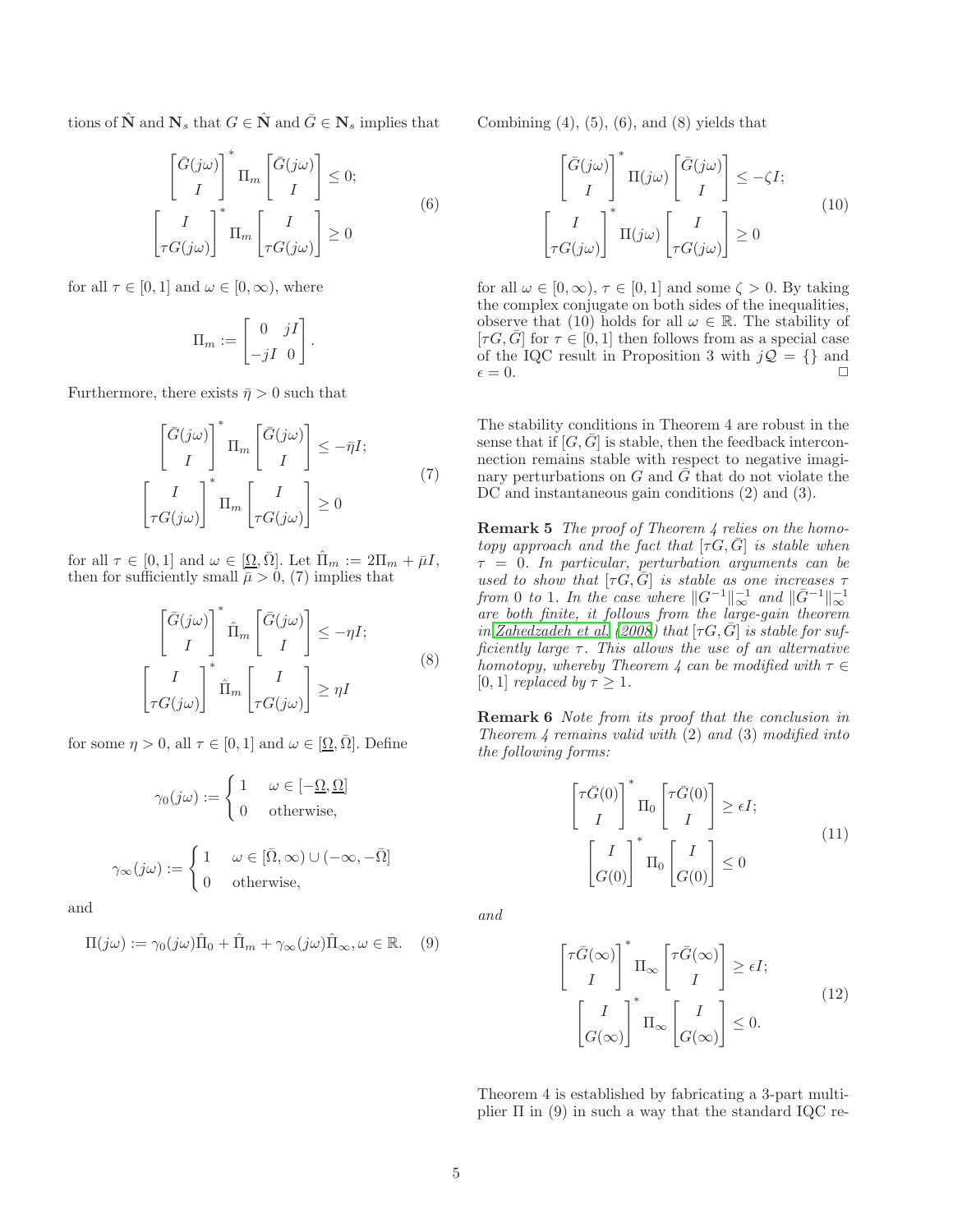sult can be applied to conclude closed-loop stability. In particular, the fact that  $G \in \mathbb{N}$  and  $\overline{G} \in \mathbb{N}_s$  implies the complementary IQC inequalities hold for positive frequencies that are bounded from zero and infinity; see (8). The additional matrix inequalities (2) and (3) in the theorem imply the complementary IQC inequalities for sufficiently small and sufficiently large frequencies, i.e. (4) and (5) respectively.

**Corollary 7** Given  $G \in \mathbb{N}$  and  $\overline{G} \in \mathbb{N}_s$ , suppose  $\bar{\sigma}(G(0)\bar{G}(0))$  < 1 *and*  $\bar{\sigma}(G(\infty)\bar{G}(\infty))$  < 1*, then the feedback interconnection*  $[\tau G, \overline{G}]$  *is internally stable for*  $all \tau \in [0,1].$ 

PROOF. Note that the hypothesis is equivalent to  $\bar{\lambda}(\bar{G}(j\omega)^*G(j\omega)^*G(j\omega)\bar{G}(j\omega))$  < 1 for  $\omega = 0$  and  $\omega = \infty$ . It follows that the matrix inequalities (2) and (3) in Theorem 4 hold with respect to

$$
\Pi_0 := \begin{bmatrix} G(0)^* G(0) & 0 \\ 0 & -I \end{bmatrix}
$$

 $\Pi_\infty := \begin{bmatrix} G(\infty)^* G(\infty) & 0 \end{bmatrix}$ 

0  $-I$ 

1 ,

and

as required.  $\hfill \Box$ 

## 4 Negative imaginary transfer functions with imaginary-axis poles

IQC-based conditions for feedback stability of negative imaginary systems with imaginary-axis poles are established in this section. The proofs rely on the arguments detailed in Section 3. In order to accommodate negative imaginary transfer functions with imaginary-axis poles, the generalised version of the IQC result, i.e. Proposition 3, is needed.

**Theorem 8** *Given*  $\bar{G} \in \mathbf{N}_s$  *and*  $G \in \mathbf{N}$ *, suppose there exist*  $\Pi_0$  *and*  $\Pi_{\infty}$  *such that for all*  $\tau \in [0, 1]$ *,* 

$$
\begin{bmatrix} \bar{G}(0) \\ I \end{bmatrix}^* \Pi_0 \begin{bmatrix} \bar{G}(0) \\ I \end{bmatrix} < 0; \begin{bmatrix} I \\ \tau G(0) \end{bmatrix}^* \Pi_0 \begin{bmatrix} I \\ \tau G(0) \end{bmatrix} \ge 0,
$$
\n(13)

$$
\begin{bmatrix} \bar{G}(\infty) \\ I \end{bmatrix}^* \Pi_{\infty} \begin{bmatrix} \bar{G}(\infty) \\ I \end{bmatrix} < 0; \begin{bmatrix} I \\ \tau G(\infty) \end{bmatrix}^* \Pi_{\infty} \begin{bmatrix} I \\ \tau G(\infty) \end{bmatrix} \ge 0,
$$
\n(14)

*then the feedback interconnection*  $[\tau G, \overline{G}]$  *is internally stable for all*  $\tau \in [0, 1]$ *.* 

PROOF. The same arguments in the proof for Theorem 4 can be used to establish (10) for all  $\tau \in [0, 1]$  and  $\omega \in [0,\infty] \setminus \mathcal{Q}$ , where  $j\mathcal{Q}$  denotes the set of imaginaryaxis poles of G. The only additional requirement is that  $\Omega$  needs to be sufficiently small and  $\overline{\Omega}$  sufficiently large so that  $\mathcal{Q} \cap [0, \Omega] = \{\}$  and  $\mathcal{Q} \cap [\overline{\Omega}, \infty] = \{\}$ . By Proposition 3, this then implies that the closed-loop transfer function

$$
H_{\tau} := \begin{bmatrix} I & -\bar{G} \\ -\tau G & I \end{bmatrix}^{-1} \in \mathbf{S}_{\epsilon}(j\mathcal{Q}) \tag{15}
$$

for all  $\tau \in [0, 1]$  and  $\epsilon > 0$ . In what follows, we show that  $H_{\tau}$  has also no poles in  $jQ$ , which then implies  $H_{\tau} \in \mathbf{S} \subset \mathbf{H}_{\infty}$ , i.e. the feedback interconnection  $[\tau G, \bar{G}]$ is stable, for all  $\tau \in [0, 1]$ .

First note that  $\overline{G} \in \mathbf{N}_s$  implies  $\det(\overline{G}(j\omega)) \neq 0$  for  $\omega \neq 0$ . To see this, observe that if  $\det(\bar{G}(j\omega_0)) = 0$ for some  $\omega_0 > 0$ , then there exists  $v \in \mathbb{C}^n$  such that  $\bar{G}(j\omega_0)v = 0.$  It follows that  $v^*j[\bar{G}(j\omega_0) - \bar{G}(j\omega_0)^*]v =$ 0, which violates the supposition that  $\bar{G} \in \mathbf{N}_s$ . As such,

$$
\det(\bar{G}(j\omega)) \neq 0 \quad \forall \omega \in (0, \infty). \tag{16}
$$

This implies that there is no closed right-half plane polezero cancellation in the product  $\tau G(s)\overline{G}(s)$ , since  $\tau G \in$ **N** has no poles at the origin. Therefore, for any  $\omega_0 \in \mathbb{R}$ ,  $j\omega_0$  is a pole of  $H_{\tau}(s)$  if, and only if,  $j\omega_0$  is a pole of  $(I - \tau G(s)\bar{G}(s))^{-1}.$ 

Now let  $j\omega_0, \omega_0 > 0$  be an imaginary-axis pole of  $G \in \mathbb{N}$ , i.e.  $j\omega_0 \in j\mathcal{Q}$ . Suppose to the contrapositive that  $j\omega_0$  is a pole of  $(I - \tau G(s)\overline{G}(s))^{-1}$  for some  $\tau \in [0,1]$ . Then it follows that  $\det(I - \tau G(j\omega)\overline{G}(j\omega))$ , or

$$
\det(-\bar{G}(j\omega)^{-1} + \tau G(j\omega) + \bar{G}(j\omega)^{-*} - \tau G(j\omega)^*),
$$

can be made arbitrarily small by having  $|\omega - \omega_0|$  sufficiently small. However, by the negative imaginary properties of G and  $\bar{G}$ , it holds that

$$
j[\tau G(j\omega) - \tau G(j\omega)^*] \ge 0
$$

and

$$
j[\bar{G}(j\omega) - \bar{G}(j\omega)^*] \ge \eta > 0,
$$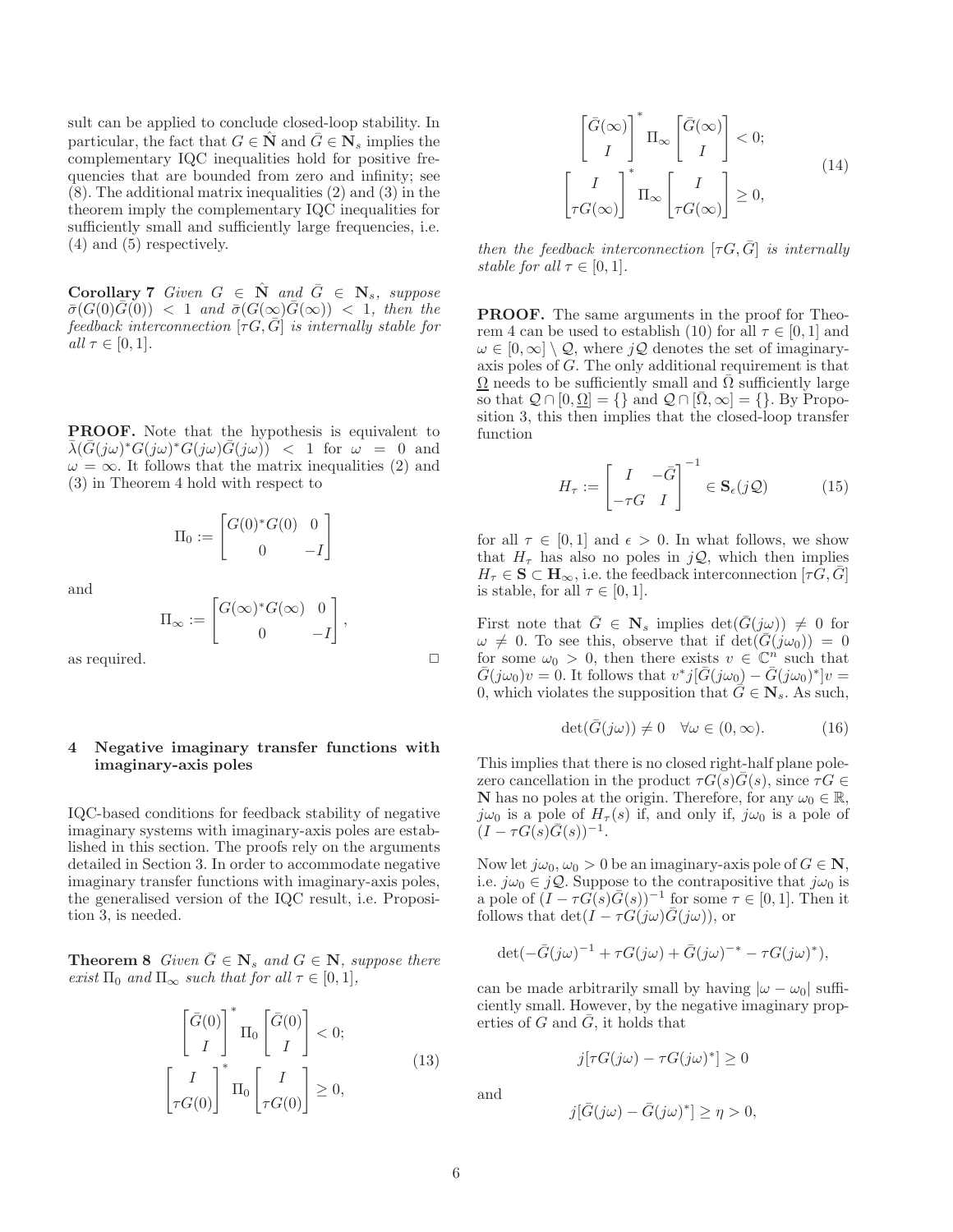or equivalently,

$$
j[\bar{G}(j\omega)^{-*} - \bar{G}(j\omega)^{-1}] \ge \bar{\eta} > 0,
$$

leading to a contradiction. Therefore,  $S(s)^{-1}$  has no pole at  $j\omega_0$ . This implies that  $(I - \tau G(s)\overline{G(s)})^{-1}$ , and hence  $H_{\tau}(s)$ , has no pole at every  $j\omega_0 \in j\mathcal{Q}$ .

All in all, the closed-loop transfer function  $H_\tau(s) \in \mathbf{S} \subset$  $\mathbf{H}_{\infty}$ , and the feedback interconnection  $[\tau G, \bar{G}]$  is stable<br>for all  $\tau \in [0, 1]$ . for all  $\tau \in [0, 1]$ .

Remark 9 *Note from its proof that the conclusion of Theorem 8 remains valid with* (13) *and* (14) *written as* (11) *and* (12)*, respectively.*

**Corollary 10** Given  $\overline{G} \in \mathbb{N}_s$  and  $G \in \mathbb{N}$ , suppose  $\bar{\sigma}(G(0)\bar{G}(0)) < 1, \bar{\sigma}(G(\infty)\bar{G}(\infty)) < 1, \text{ and for every}$  $j\omega_0$ ,  $\omega_0 > 0$ , that is a pole of G, the residue matrix  $\lim_{s\to j\omega_0}(s-j\omega_0)jG(s)$  is positive definite. Under these con-

*ditions, the feedback interconnection*  $[\tau G, \bar{G}]$  *is internally stable for all*  $\tau[0, 1]$ *.* 

PROOF. The same arguments in the proof for Corollary 7 can be applied to show that the conditions in Theorem 8 hold, which implies the claim.  $\Box$ 

## 5 Necessity of IQCs for closed-loop stability

In this section, necessity of the IQC conditions for robust stability of positive feedback interconnections of negative imaginary systems is established. First, the following lemma, which can be found in [\(Iwasaki and Hara,](#page-9-26) [1998,](#page-9-26) Cor. 1), is stated. An alternative proof is provided below for completeness.

**Lemma 11** *Given*  $A, B \in \mathbb{C}^{n \times n}$ , if  $I - \tau BA$  is nonsin*gular for all*  $\tau \in [0, 1]$ *, then there exists a*  $\Pi = \Pi^* \in$  $\mathbb{C}^{2n\times 2n}$  *such that* 

$$
\begin{bmatrix} \tau A \\ I \end{bmatrix}^* \Pi \begin{bmatrix} \tau A \\ I \end{bmatrix} > 0 \quad \forall \tau \in [0, 1]; \tag{17}
$$

$$
\begin{bmatrix} I \\ B \end{bmatrix}^* \Pi \begin{bmatrix} I \\ B \end{bmatrix} \le 0.
$$
 (18)

*In particular, such a* Π *may be taken as*

$$
\Pi := \tilde{Y}^* \tilde{Y}
$$
  

$$
\tilde{Y} := \left[ -(I + B^* B)^{-\frac{1}{2}} B (I + B^* B)^{-\frac{1}{2}} \right].
$$

PROOF. Define

$$
Y := \begin{bmatrix} (I + B^*B)^{-\frac{1}{2}} \\ B(I + B^*B)^{-\frac{1}{2}} \end{bmatrix}
$$

and note that  $Y^* \Pi Y = 0$ . Multiplying by  $(I + B^* B)^{\frac{1}{2}}$ from the left and right, this implies (18).

Define for  $\tau \in [0,1]$ 

$$
\tilde{X}_{\tau} := \left[ (I + \tau^2 A^* A)^{-\frac{1}{2}} - (I + \tau^2 A^* A)^{-\frac{1}{2}} \tau A \right]
$$

$$
X_{\tau} := \left[ \frac{\tau A (I + \tau^2 A^* A)^{-\frac{1}{2}}}{(I + \tau^2 A^* A)^{-\frac{1}{2}}} \right].
$$

By the hypothesis that  $I - \tau BA$  is nonsingular for all  $\tau \in [0,1]$ , we have

$$
0 < 1 \left/ \bar{\sigma} \left( \begin{bmatrix} \tau A \\ I \end{bmatrix} (I - \tau BA)^{-1} \begin{bmatrix} -B & I \end{bmatrix} \right) \right)
$$
\n
$$
= 1 \left/ \bar{\sigma} \left( \begin{bmatrix} \tau A (I + \tau^2 A^* A)^{-\frac{1}{2}} \\ (I + \tau^2 A^* A)^{-\frac{1}{2}} \end{bmatrix} \times \left( (I + B^* B)^{-\frac{1}{2}} (I + \tau^2 A^* A)^{-\frac{1}{2}} \right. \right.
$$
\n
$$
- (I + B^* B)^{-\frac{1}{2}} \tau BA (I + \tau^2 A^* A)^{-\frac{1}{2}} \right)^{-1} \times \left[ -(I + B^* B)^{-\frac{1}{2}} B (I + B^* B)^{-\frac{1}{2}} \right] \right)
$$
\n
$$
= 1 \left/ \bar{\sigma} \left( X_\tau (\tilde{Y} X_\tau)^{-1} \tilde{Y} \right)
$$
\n
$$
= 1 \left/ \bar{\sigma} \left( (\tilde{Y} X_\tau)^{-1} \right) \right.
$$
\n
$$
= \underline{\sigma} \left( (\tilde{Y} X_\tau) \right),
$$

where the fact that  $X^*_{\tau}X_{\tau} = I$  and  $\tilde{Y}\tilde{Y}^* = I$  has been used in the second equality. Now note that  $\sigma\left((\tilde Y X_\tau)\right)$  $0 \forall \tau[0,1]$  implies

$$
X_{\tau}^* \tilde{Y}^* \tilde{Y} X_{\tau} = X_{\tau}^* \Pi X_{\tau} > 0.
$$

Multiplying from the left and right by  $(I + \tau^2 A^* A)^{\frac{1}{2}}$ gives  $(17)$ , as required.

The following result on the sufficiency and necessity of IQCs is in order.

**Theorem 12** *Given*  $\overline{G} \in \mathbf{N}_s$  *and*  $G \in \mathbf{N}$ *, the feedback interconnection* [ $\tau G, \bar{G}$ ] *is internally stable for all*  $\tau \in$ [0, 1] *if, and only if, there exist*  $\Pi_0 = \Pi_0^* \in \mathbb{C}^{2n \times 2n}$  *and*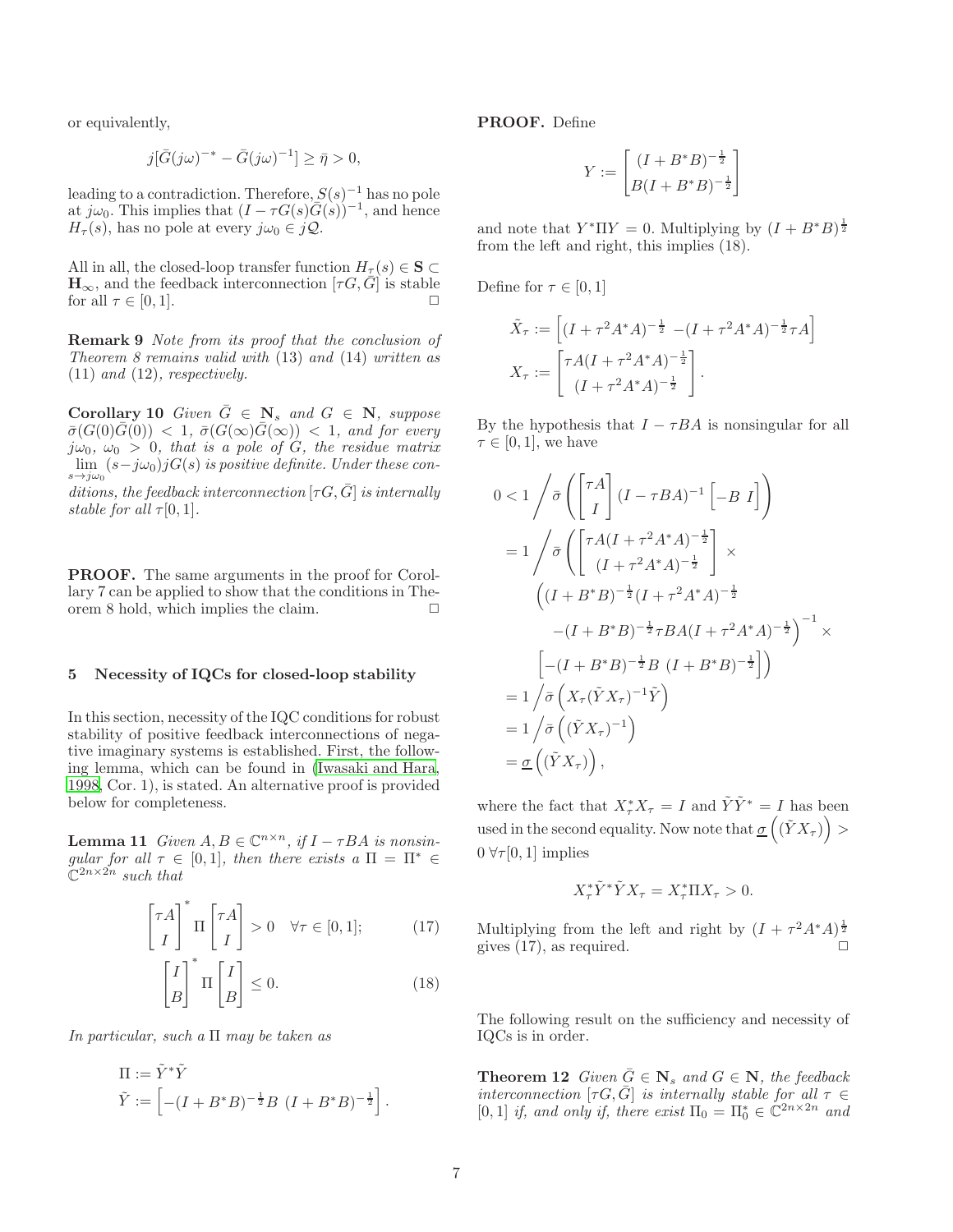$\Pi_{\infty} = \Pi_{\infty}^* \in \mathbb{C}^{2n \times 2n}$  *such that* 

$$
\begin{bmatrix} \tau \bar{G}(0) \\ I \end{bmatrix}^* \Pi_0 \begin{bmatrix} \tau \bar{G}(0) \\ I \end{bmatrix} > 0;
$$

$$
\begin{bmatrix} I \\ G(0) \end{bmatrix}^* \Pi_0 \begin{bmatrix} I \\ G(0) \end{bmatrix} \le 0
$$

*and*

$$
\begin{bmatrix} \tau \bar{G}(\infty) \\ I \end{bmatrix}^* \Pi_{\infty} \begin{bmatrix} \tau \bar{G}(\infty) \\ I \end{bmatrix} > 0;
$$
  

$$
\begin{bmatrix} I \\ G(\infty) \end{bmatrix}^* \Pi_{\infty} \begin{bmatrix} I \\ G(\infty) \end{bmatrix} \leq 0
$$

*for all*  $\tau \in [0, 1]$ *.* 

PROOF. Sufficiency has been shown in Theorem 8. To establish necessity, note that the stability of  $[\tau G, \bar{G}]$  for all  $\tau \in [0,1]$  implies that  $(I - \tau G \overline{G})^{-1} \in \mathbf{H}_{\infty}$ , which in turn implies that  $I - \tau \hat{G}(\omega) \overline{\hat{G}}(\omega)$  is nonsingular for  $\omega = 0$  and  $\omega = \infty$ . The claim can then established by invoking Lemma 11 for these two frequencies.  $\Box$ 

#### 6 Reconciliation with existing results

In this section, we generalise the sufficiency part of the main result in [\(Lanzon and Petersen, 2008\)](#page-9-0) to irrational transfer functions via the IQC approach described in the preceding sections. In doing so, it can be observed that the sufficiency part of [\(Lanzon and Petersen, 2008,](#page-9-0) Thm. 5) is a special case of that of Theorem 12.

**Proposition 13** Given  $\overline{G} \in \mathbb{N}_s$  and  $G \in \mathbb{N}$ , then  $[\tau G, \overline{G}]$  *is internally stable for all*  $\tau \in [0,1]$  *if*  $\overline{G}(\infty) \geq 0$  $\overline{a}$ *and*  $\overline{G}(\infty)\overline{G}(\infty) = 0$ *, and*  $\overline{\lambda}(G(0)\overline{G}(0)) < 1$ *.* 

**PROOF.** First note that  $\bar{\lambda}(G(0)\bar{G}(0)) < 1$  implies

$$
\bar{\lambda}(\tau G(0)\bar{G}(0)) < 1 \quad \text{for all } \tau \in [0, 1].
$$

This in turn implies that  $(I - \tau(G(0)\bar{G}(0)))$  is nonsingular for all  $\tau \in [0, 1]$ . To see this, suppose to the contrapositive that  $(I - \tau(G(0)G(0))$  is singular. This implies that there exists a  $v \in \mathbb{C}^n$  such that  $(I-\tau(G(0)\overline{G}(0))v = 0$ , or  $\tau(G(0)\overline{G}(0)v=v$ , i.e. v is an eigenvector of  $\tau(G(0)\overline{G}(0))$ corresponding to the eigenvalue 1. This contradicts the fact that  $\bar{\lambda}(\tau G(0)\bar{G}(0))$  < 1. Thus, by invoking Lemma 11, there exists  $\Pi_0 = \Pi_0^*$  such that (11) in Remarks 9 and 6 holds.

By defining

$$
\Pi_\infty := \begin{bmatrix} -G(\infty)^* G(\infty) & 0 \\ 0 & I \end{bmatrix},
$$

it follows that

$$
\begin{bmatrix} \tau \bar{G}(\infty) \\ I \end{bmatrix}^* \Pi_\infty \begin{bmatrix} \tau \bar{G}(\infty) \\ I \end{bmatrix} = I > 0
$$

for all  $\tau \in [0, 1]$  and

$$
\begin{bmatrix} I \\ G(\infty) \end{bmatrix}^* \Pi_{\infty} \begin{bmatrix} I \\ G(\infty) \end{bmatrix} = G(\infty)^* G(\infty) - G(\infty)^* G(\infty)
$$
  
= 0.

In other words, (12) in Remarks 9 and 6 holds. Therefore, internal stability of  $[G,\bar{G}]$  follows by Theorem 8 and Remark 9.  $\Box$ 

In [\(Lanzon and Petersen, 2008](#page-9-0), Thm. 5), it is shown that if the presuppositions  $\bar{G}(\infty) \geq 0$  and  $G(\infty)\bar{G}(\infty) = 0$ hold, then the internal stability of  $[G,\overline{G}]$  implies  $\lambda(G(0)\overline{G}(0))$  < 1. When the former are not known in advance, Theorem 12 presents a generalised form of necessity of the robust stability conditions in terms of IQCs.

## 7 Numerical examples

#### *7.1 Rational transfer functions*



Fig. 2. Schematic diagram of a slewing beam equivalent to a robotic arm.

Consider a robotic arm pinned to a motor at one end and an equivalent slewing beam model shown in Figure 2; see [\(Pota and Alberts, 1995\)](#page-9-27). Two piezoelectric patches are attached to the arm on either side of the beam. They act as an actuator and a sensor, respectively. The system has input voltage  $V_a$  applied to the piezoelectric actuator and input torque  $\tau$  applied by the motor. On the other hand, the outputs of the system are the voltage  $V_s$ produced by the piezoelectric sensor and the motor hub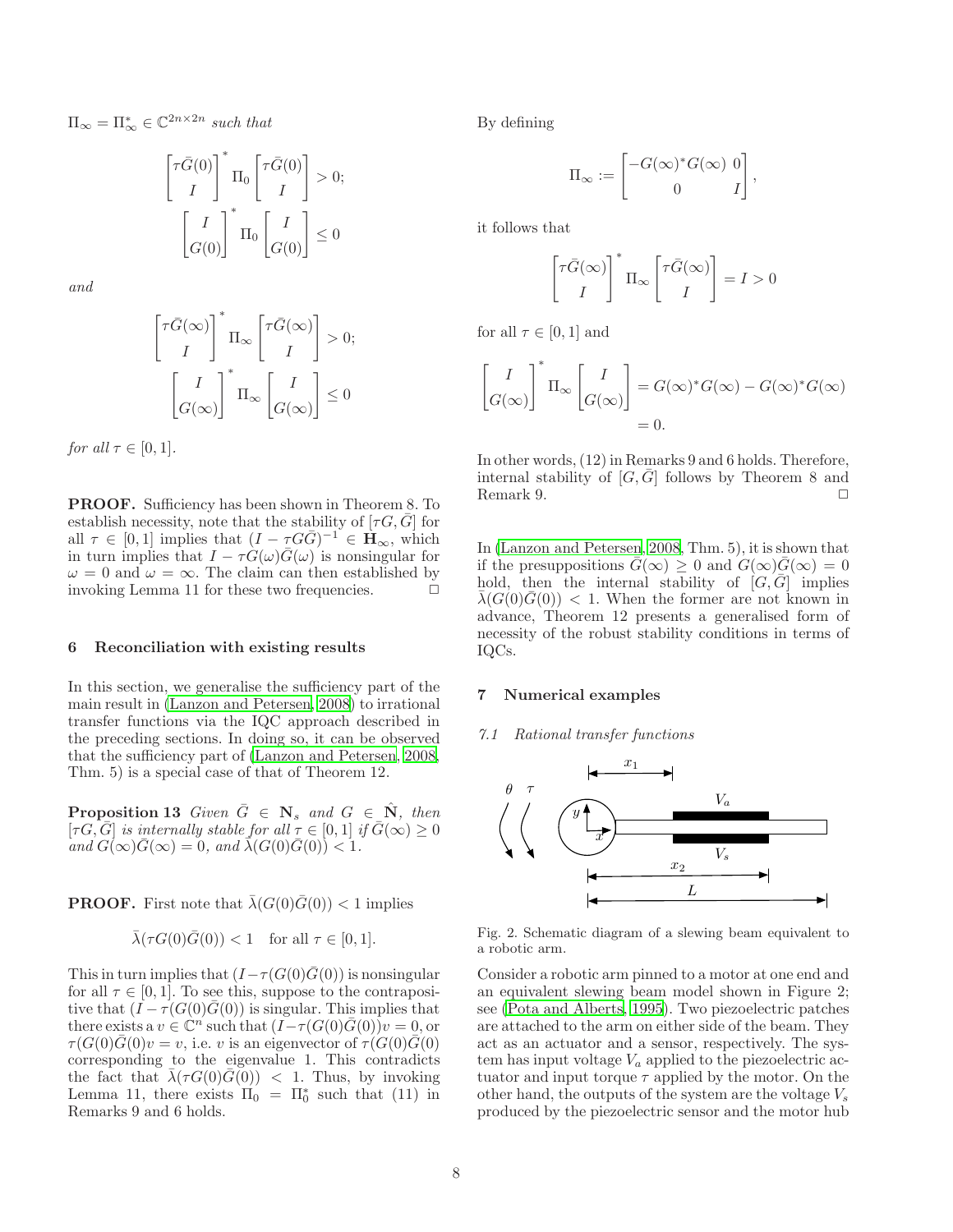angle  $\theta$ . A distributed-parameter transfer function matrix for the robotic arm is provided in [\(Pota and Alberts,](#page-9-27) [1995\)](#page-9-27):

$$
\begin{bmatrix}\n\frac{N_{\tau,\theta}(s)}{D(s)} & \frac{N_{V_a,\theta}(s)}{D(s)} \\
\frac{N_{\tau,V_s}(s)}{D(s)} & \frac{N_{V_a,V_s}(s)}{D(s)}\n\end{bmatrix},
$$

where  $N_{\tau,\theta}$ ,  $N_{V_a,\theta}$ ,  $N_{\tau,V_s}$ ,  $N_{V_a,V_s}$ , and D are given in equations (26)-(28) in [\(Pota and Alberts](#page-9-27), [1995](#page-9-27)).

By approximating the distributed-parameter model as in [\(Mabrok et al.](#page-9-16), [2014\)](#page-9-16) with a first-resonant mode and ignoring the free body dynamics, one obtains

$$
G(s) := \frac{1}{6.6667 \times 10^{-8}} \begin{bmatrix} \frac{3.0907}{s^2 + 3.4^2} + 0.3 & \frac{3.557 \times 10^{-4}}{s^2 + 3.4^2} \\ \frac{3.557 \times 10^{-4}}{s^2 + 3.4^2} & \frac{2.35}{s^2 + 3.4^2} + 0.3 \end{bmatrix}.
$$

Note that G is negative imaginary since  $j[G(j\omega)]$  $G(j\omega)^*$  = 0 for all  $\omega \in (0,\infty) \setminus 3.4$ . This follows from the fact that  $G(j\omega)$  is real and symmetric for all  $\omega > 0$ such that  $j\omega$  is not a pole of G. Furthermore, the residue matrix

$$
\lim_{s \to j3.4} (s - j3.4)jG(s)
$$
\n
$$
= \frac{1}{6.6667 \times 10^{-8}} \left[ \frac{\frac{3.0907}{6.8} + 0.3 \frac{3.557 \times 10^{-4}}{6.8}}{\frac{3.557 \times 10^{-4}}{6.8} \frac{2.35}{6.8} + 0.3} \right] > 0.
$$

To stabilise the plant  $G \in \mathbb{N}$ , an integral resonant controller (IRC) [\(Petersen and Lanzon, 2010\)](#page-9-1) is employed. An IRC is a first-order controller taking the form

$$
\bar{G}(s) = (sI + \Gamma \Phi)^{-1} \Gamma - \Delta,
$$

which is strictly negative imaginary if  $\Gamma > 0$ ,  $\Phi > 0$  and  $\Delta$  is symmetric [\(Petersen and Lanzon](#page-9-1), [2010,](#page-9-1) Thm. 8). Let

$$
\Gamma := \begin{bmatrix} 35 & 15 \\ 15 & 20 \end{bmatrix} \quad \Phi := \begin{bmatrix} 745 & 521 \\ 521 & 1.021 \end{bmatrix}
$$

$$
\Delta := \begin{bmatrix} 2.0871 & -1.0650 \\ -1.0650 & 1.5229 \end{bmatrix}.
$$

Note that since  $\bar{G}(\infty) < 0$  and  $G(\infty)\bar{G}(\infty) \neq 0$ , [\(Xiong et al.](#page-9-8), [2010](#page-9-8), Thm. 1) cannot be applied here to analyse the stability of the feedback interconnection  $[G,\bar{G}]$ . However, it can be easily verified that  $\bar{\sigma}(G(0)\bar{G}(0)) \approx 0$  and  $\bar{\sigma}(G(\infty)\bar{G}(\infty)) = 0.8720 < 1$ , whereby Corollary 10 holds and  $[G,\overline{G}]$  is stable.

Suppose the feedthrough term of  $\overline{G}$  is now

$$
\Delta := \begin{bmatrix} 10 & 0 \\ 0 & 10 \end{bmatrix}.
$$

It follows that  $\bar{\sigma}(G(0)\bar{G}(0)) = 3.3574 \times 10^7$  and  $\bar{\sigma}(G(\infty)\bar{G}(\infty)) = 3$ . As such, the conditions of Corollary 10 fail to hold and hence it cannot be used to conclude stability of  $[G,\overline{G}]$ . However, by defining

$$
\Pi_0 = \Pi_\infty := \begin{bmatrix} 0 & I \\ I & 0 \end{bmatrix},
$$

it is straightforward to verify that the conditions in Theorem 8 hold. As such,  $[G,\overline{G}]$  is stable. Note that the multipliers  $\Pi_0$  and  $\Pi_{\infty}$  employed in this example correspond to an IQC characterising passivity [\(Megretski and Rantzer, 1997](#page-9-17)). Intuitively, the stability of  $[G,\overline{G}]$  is established in this example by exploiting the fact that  $G$  and  $G$  exhibit negative imaginary property at positive frequencies that are bounded away from zero and infinity, and the positive real property when the frequencies are sufficiently small or sufficiently large.

## *7.2 Irrational transfer functions*

Consider  $G = \frac{0.2}{s^2+1}$  and  $\bar{G} = \frac{e^{-Ts}+3}{s+1}$ . Observe that  $\bar{G}$ contains an exponential term, which corresponds to a time-delay operation in the time domain. It is straightforward to verify that  $G \in \mathbf{N}$  and  $\overline{G} \in \mathbf{N}_s$  for all time delays  $T \geq 0$ . Furthermore,  $\lim_{s \to j} (s - j) j G(s) = 0.1 > 0$ ,  $G(0)\overline{G}(0) = 0.8 < 1$  and  $G(\infty)\overline{G}(\infty) = 0$  for all  $T \geq 0$ . Therefore, by application of Corollary 10, it follows that  $[\tau G, \bar{G}]$  is stable for all  $\tau \in [0, 1]$  and  $T \geq 0$ . Note that for this example, since  $\overline{G}$  is an irrational transfer function due to the presence of the time-delay term, results in [\(Lanzon and Petersen, 2008;](#page-9-0) [Xiong et al., 2010\)](#page-9-8) are not applicable for concluding feedback stability.

Conversely, since it is known that  $[\tau G, \bar{G}]$  is stable for all  $\tau \in [0,1]$  and  $T \geq 0$ , it follows from Theorem 12 that there exist symmetric  $\Pi_0$  and  $\Pi_{\infty}$  such that the quadratic matrix inequalities therein hold. They can be taken, for example, to be

$$
\Pi_0 := \begin{bmatrix} 0.8 & 0 \\ 0 & -1 \end{bmatrix} \quad \text{and} \quad \Pi_\infty := \begin{bmatrix} 0 & 0 \\ 0 & -1 \end{bmatrix}.
$$

# 8 Conclusions

This paper establishes necessary and sufficient conditions for robust stability of feedback interconnections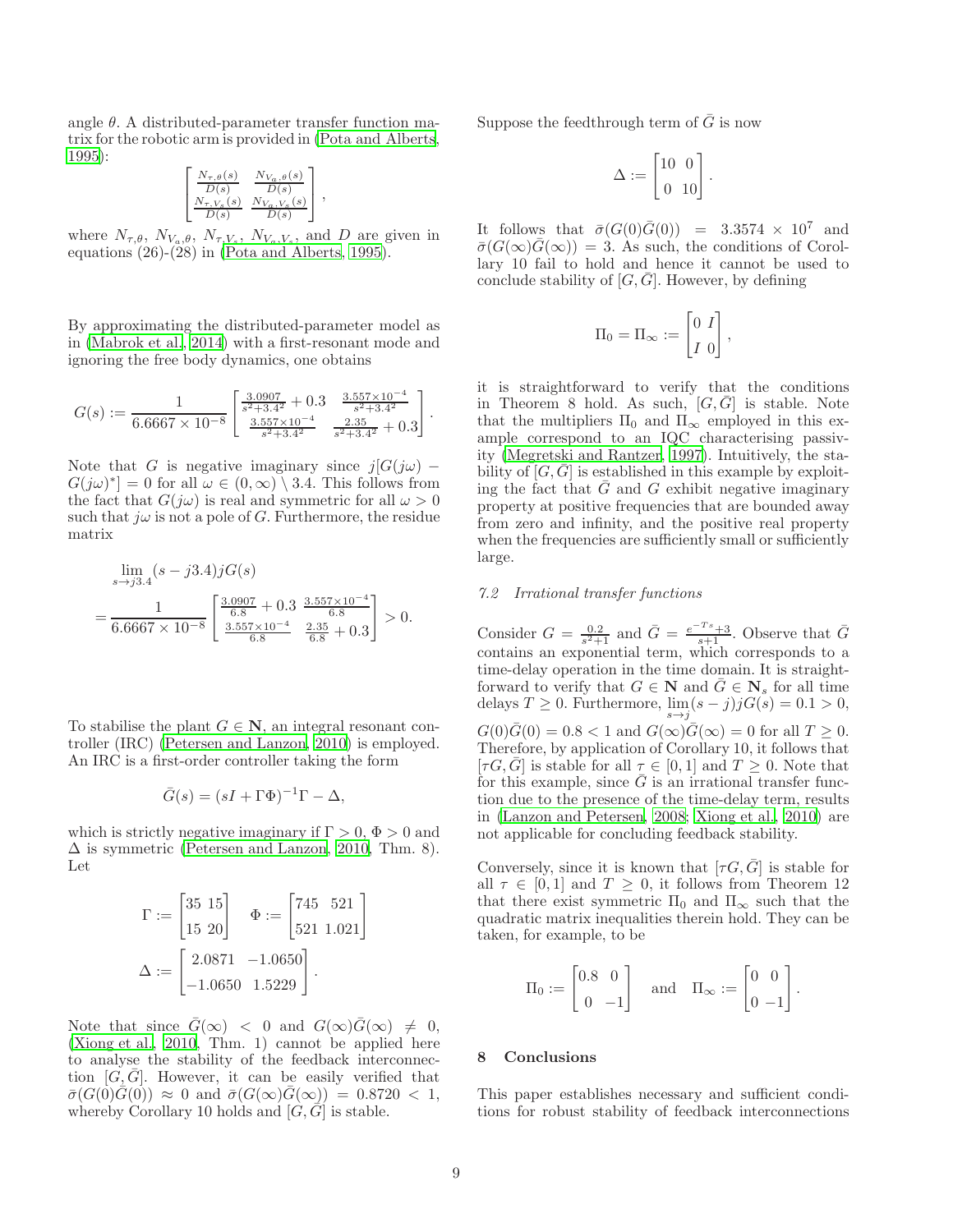of negative imaginary distributed-parameter systems using an integral quadratic constraint (IQC) approach. In contrast with the existing methods in the literature, the results were obtained without exploiting explicit state-space or transfer-function representations. Of future interest are generalisations to accommodate free body dynamics corresponding to poles at the origin [\(Mabrok et al.](#page-9-16), [2014\)](#page-9-16). Nonlinear systems exhibiting counterclockwise input-output dynamics [\(Angeli](#page-9-14), [2006\)](#page-9-14) may also be considered within the framework of IQCs as extensions of negative imaginary systems to nonlinear settings.

## References

- <span id="page-9-2"></span>Anderson, B. D. O. and Vongpanitllerd, S. (2007). *Network Analysis and Synthesis: A Modern Systems Theory Approach*. Prentice Hall.
- <span id="page-9-14"></span>Angeli, D. (2006). Systems with counterclockwise input-output dynamics. *IEEE Trans. Autom. Contr.*, 51(7):1130–1143.
- <span id="page-9-4"></span>Bao, J. and Lee, P. L. (2007). *Process Control: The Passive Systems Approach*. Advances in Industrial Control. Springer.
- <span id="page-9-6"></span>Bhikkaji, B. and Moheimani, S. O. R. (2009). Fast scanning using peizoelectric tube nanopositioners: A negative imaginary approach. In *Proc. IEEE/ASME Int. Conf. Advanced Intelligent Mechatronics AIM*, pages 274–279, Singapore.
- <span id="page-9-19"></span>Cantoni, M., Jönsson, U. T., and Khong, S. Z.  $(2013)$ . Robust stability analysis for feedback interconnections of time-varying linear systems. *SIAM J. Control Optim.*, 51(1):353–379.
- <span id="page-9-21"></span>Curtain, R. F. and Zwart, H. J. (1995). *An Introduction to Infinite-Dimensional Linear Systems Theory*. Texts in Applied Mathematics 21. Springer-Verlag.
- <span id="page-9-9"></span>Das, S. K., Pota, H. R., and Petersen, I. R. (2013). Stability analysis for interconnected systems with mixed passivity, negative-imaginary and small-gain properties. In *Australian Control Conference*, Perth, Australia.
- <span id="page-9-7"></span>Devasia, S., Eleftheriou, E., and Moheimani, S. O. R. (2007). A survey of control issues in nanopositioning. *IEEE Transactions on Control Systems Technology*, 15(5):802–823.
- <span id="page-9-13"></span>Ferrante, A., Lanzon, A., and Ntogramatzidis, L. (2015). Foundations of not necessarily rational negative imaginary systems theory: Relations between classes of negative imaginary and positive real systems. *IEEE Trans. Autom. Contr.* In press.
- <span id="page-9-12"></span>Ferrante, A. and Ntogramatzidis, L. (2013). Some new results in the theory of negative imaginary systems with symmetric transfer matrix function. *Automatica*, 49:2138–2144.
- <span id="page-9-26"></span>Iwasaki, T. and Hara, S. (1998). Well-posedness of feedback systems: Insights into exact robustness analysis and approximate computations. *IEEE Trans. Autom. Contr.*, 43(5):619–630.
- <span id="page-9-24"></span>Jun, M. and Safonov, M. G. (2002). Rational multiplier IQCs for uncertain time-delays and LMI stability conditions. *IEEE Trans. Autom. Contr.*, 47(11):1871– 1875.
- <span id="page-9-3"></span>Khalil, H. K. (2002). *Nonlinear Systems*. Prentice Hall, 3rd edition.
- <span id="page-9-25"></span>Khong, S. Z., Lovisari, E., and Kao, C.-Y. (2017). Robust synchronisation in multi-agent networks with unstable dynamics. *IEEE Transactions on Control of Network Systems*. In press.
- <span id="page-9-20"></span>Khong, S. Z., Lovisari, E., and Rantzer, A. (2016). A unifying framework for robust synchronisation of heterogeneous networks via integral quadratic constraints. *IEEE Trans. Autom. Contr.*, 61(5):1297–1309.
- <span id="page-9-22"></span>Khong, S. Z., Petersen, I. R., and Rantzer, A. (2015). Robust feedback stability of negative imaginary systems: An integral quadratic constraint approach. In *European Control Conference*.
- <span id="page-9-0"></span>Lanzon, A. and Petersen, I. R. (2008). Stability robustness of a feedback interconnection of systems with negative imaginary frequency response. *IEEE Trans. Autom. Contr.*, 53(4):1042–1046.
- <span id="page-9-16"></span>Mabrok, M. A., Kallapur, A. G., Petersen, I. R., and Lanzon, A. (2014). Generalizing negative imaginary systems theory to include free body dynamics: Control of highly resonant structure with free body motion. *IEEE Trans. Autom. Contr.*, 59(10):2692–2707.
- <span id="page-9-18"></span>Megretski, A., Jönsson, U. T., Kao, C.-Y., and Rantzer, A. (2010). Integral quadratic constraints. In Levine, W., editor, *The Control Handbook*. CRC Press (Taylor and Francis Group), second edition.
- <span id="page-9-17"></span>Megretski, A. and Rantzer, A. (1997). System analysis via integral quadratic constraints. *IEEE Trans. Autom. Contr.*, 42(6):819–830.
- <span id="page-9-15"></span>Petersen, I. R. (2015). Physical interpretations of negative imaginary systems. In *Proc. Asian Control Conference*.
- <span id="page-9-1"></span>Petersen, I. R. and Lanzon, A. (2010). Feedback control of negative imaginary systems. *IEEE Control System Magazine*, 30(5):54–72.
- <span id="page-9-27"></span>Pota, H. R. and Alberts, T. E. (1995). Multivariable transfer functions for a slowing piezoelectric laminate beam. *Journal of Dynamic Systems, Measurements and Control*, 117(2):352–359.
- <span id="page-9-23"></span>Scorletti, G. (1997). Robustness analysis with timedelays. In *Proceedings of the 36th IEEE Conf. Decision Control*, pages 3824–3829.
- <span id="page-9-10"></span>van der Schaft, A. (2011). Positive feedback interconnection of hamiltonian systems. In *Proc. 50th IEEE Confence on Decision and Control and European Control Conference*.
- <span id="page-9-5"></span>van der Schaft, A. (2016).  $L_2$ -Gain and Passivity Tech*niques in Nonlinear Control*. Communications and Control Engineering. Springer, third edition.
- <span id="page-9-11"></span>Wang, J., Lanzon, A., and Petersen, I. R. (2015). Robust output feedback consensus for networked negativeimaginary systems. *IEEE Trans. Autom. Contr.*, 60(9):2547–2552.
- <span id="page-9-8"></span>Xiong, J., Petersen, I. R., and Lanzon, A. (2010). A neg-